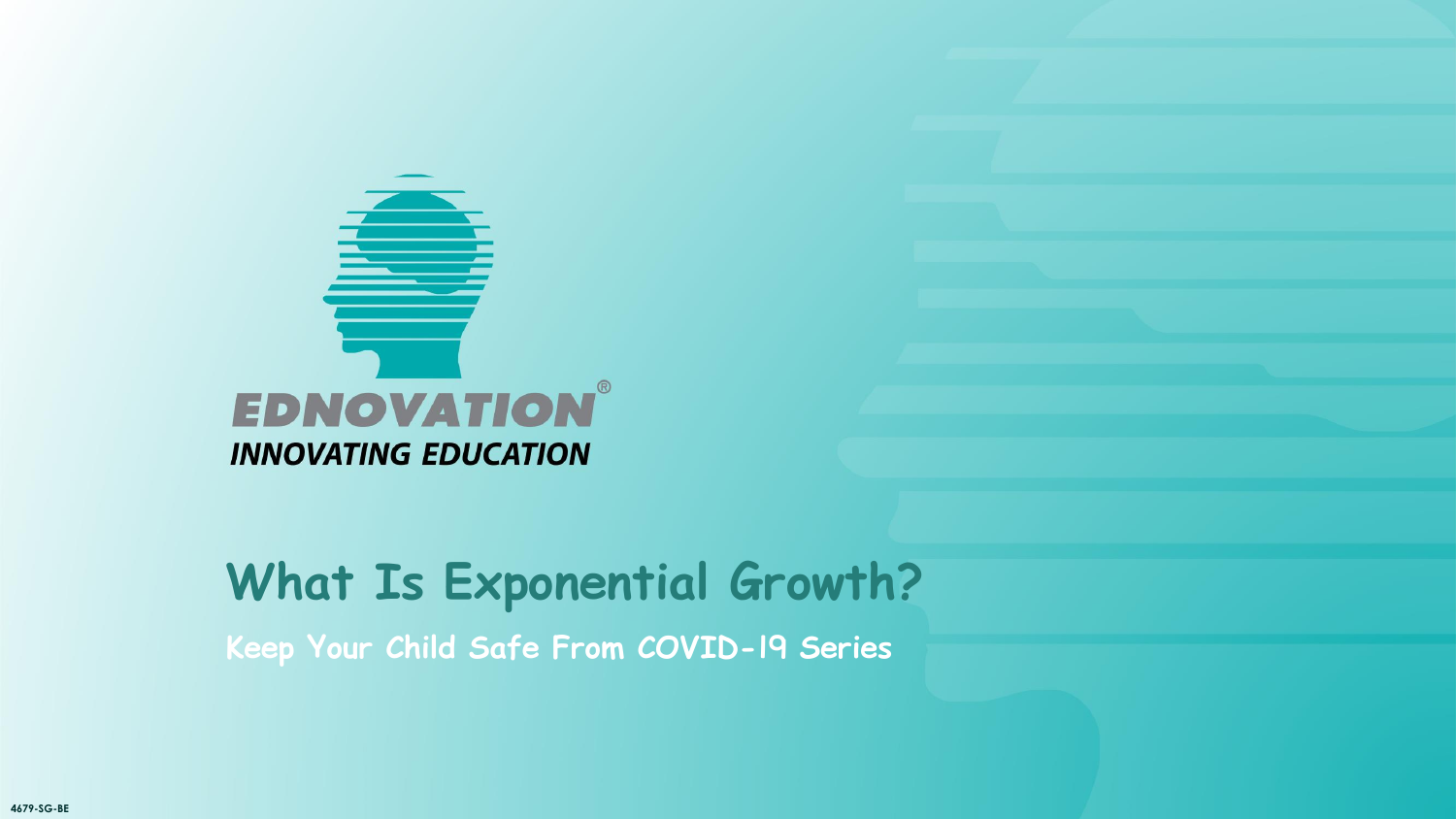



**In the previous lesson, we learnt about how people who are infected with the COVID-19 virus can go on to infect others.**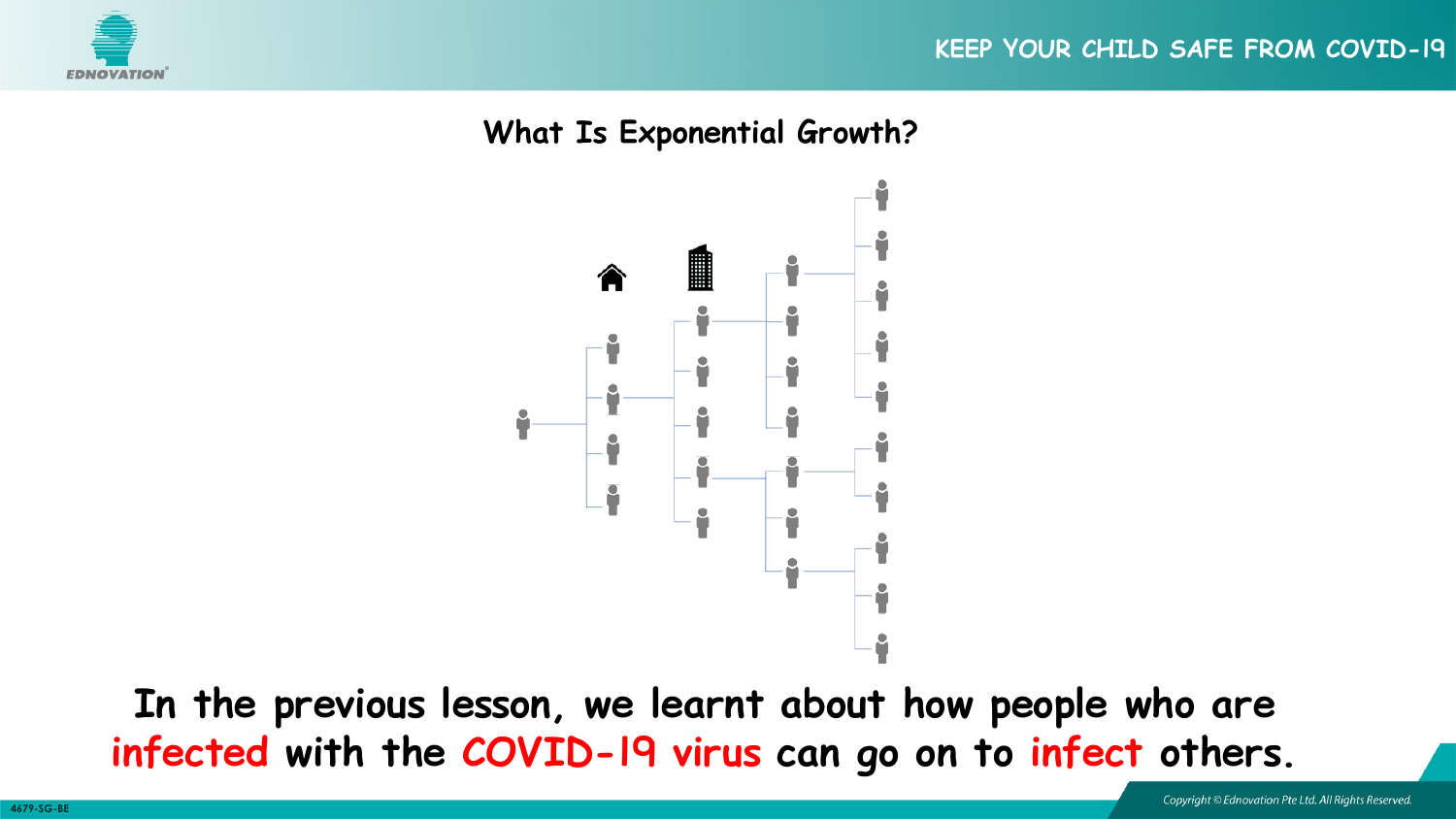



**goes on to infect 2 to 3 persons.**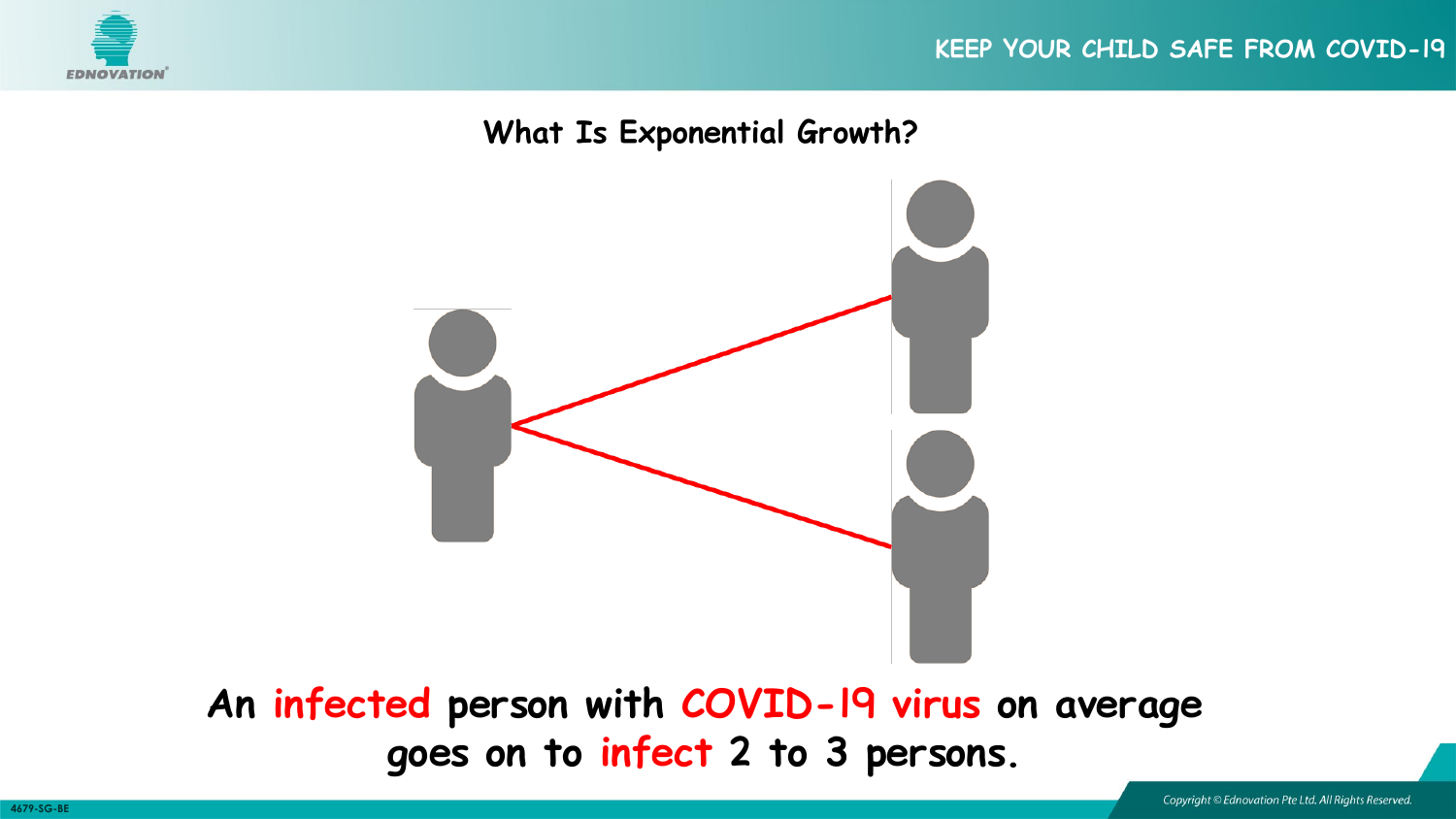



**If every single infected person with the COVID-19 virus infects 2 persons, the number of infected persons would grow very fast!**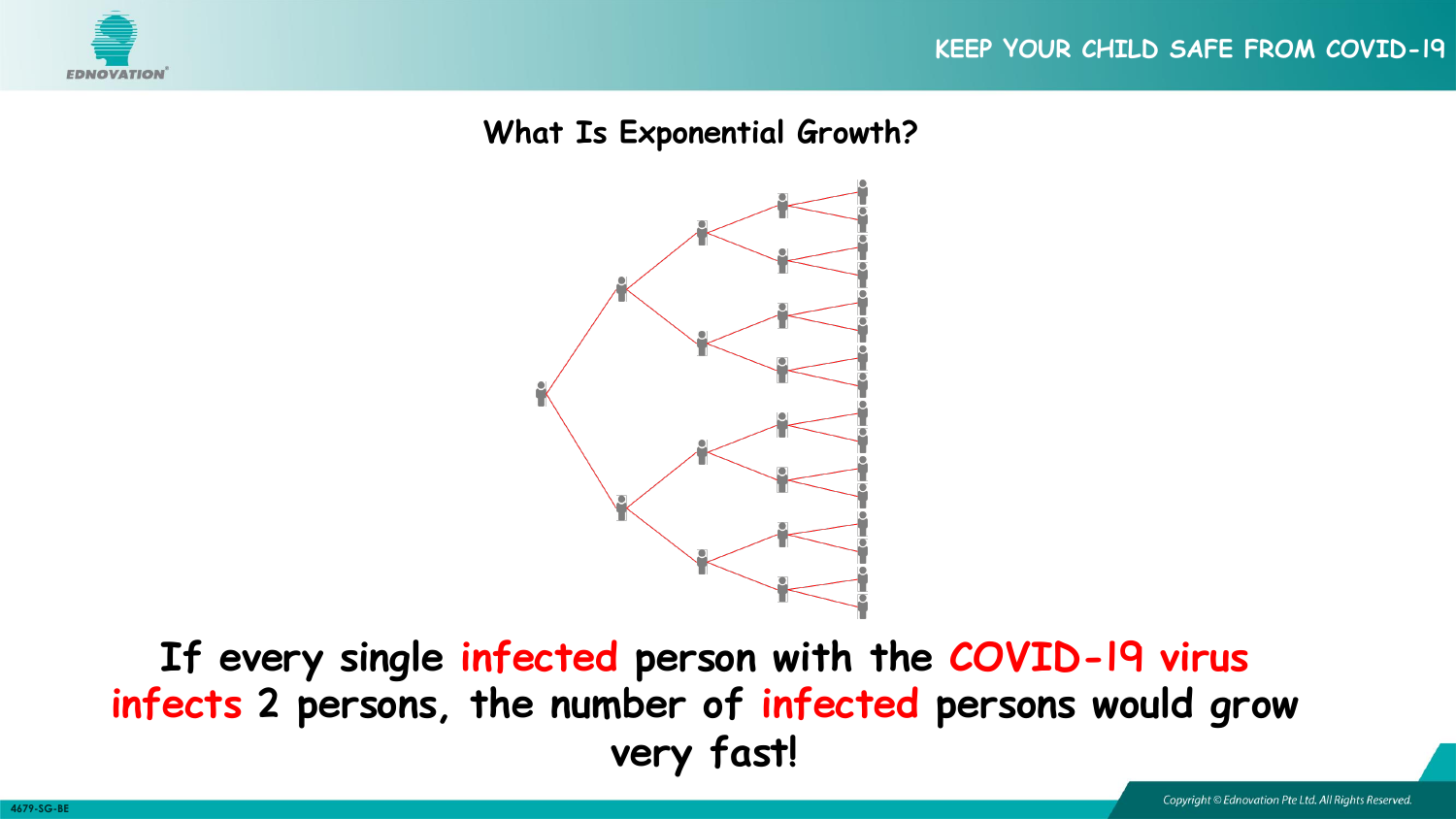#### **KEEP YOUR CHILD SAFE FROM COVID-19**



#### **What Is Exponential Growth?**



# **This is called exponential growth.**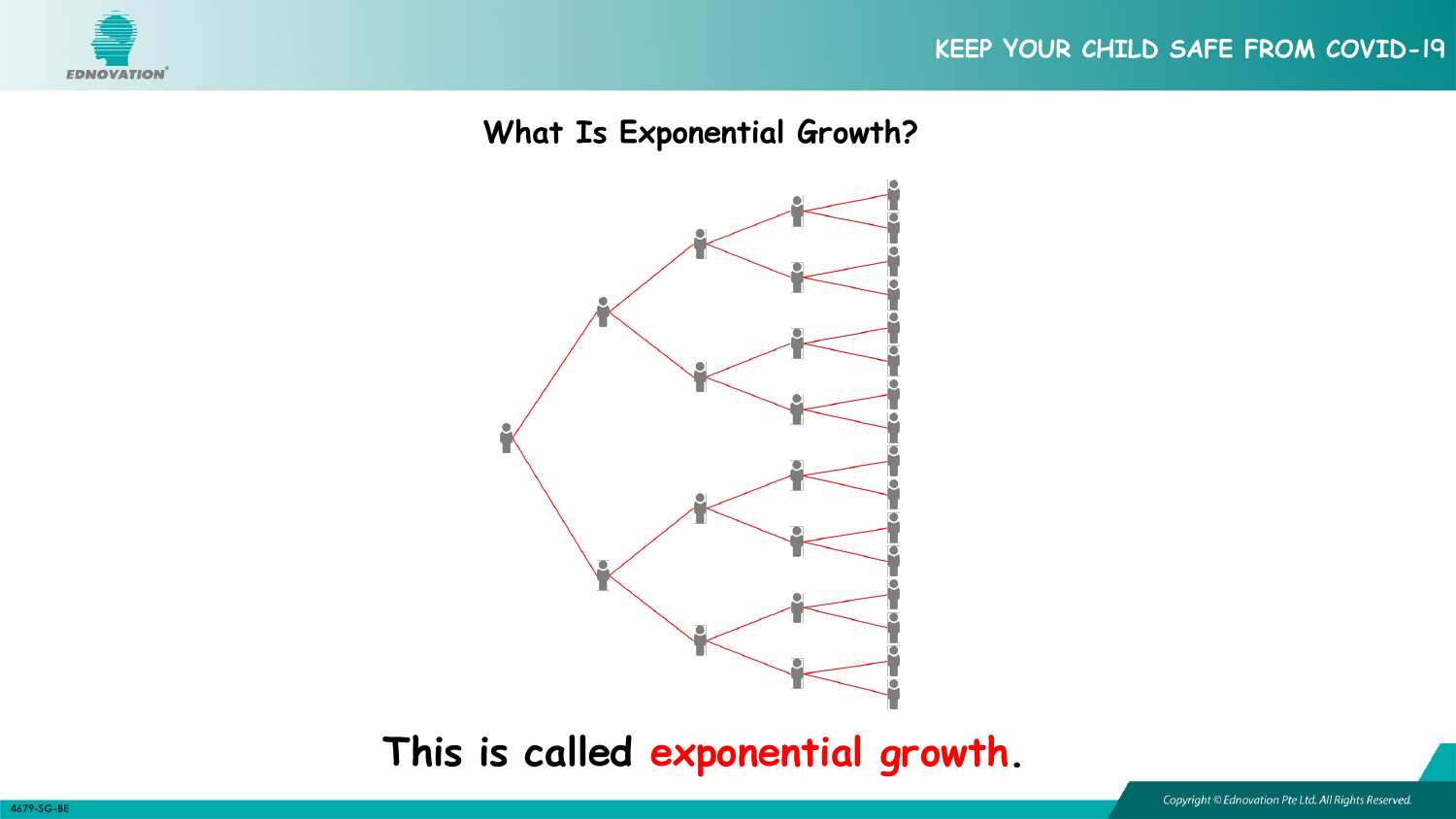



**To stop this exponential growth, it is important for us to stay away from crowds and social gatherings during this period.**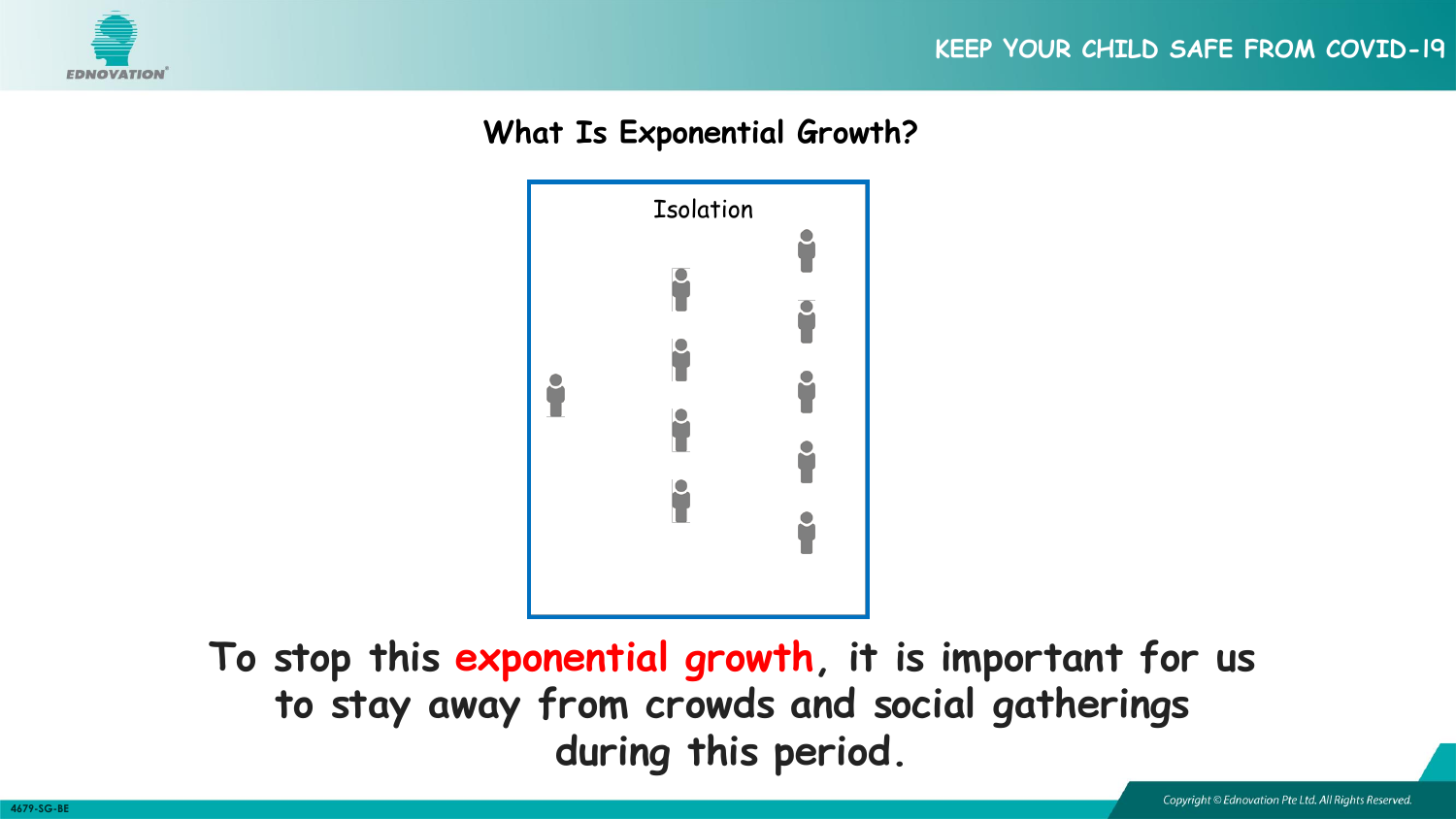



**Isolating those who may be infected at home will also help to stop this exponential growth of COVID-19.**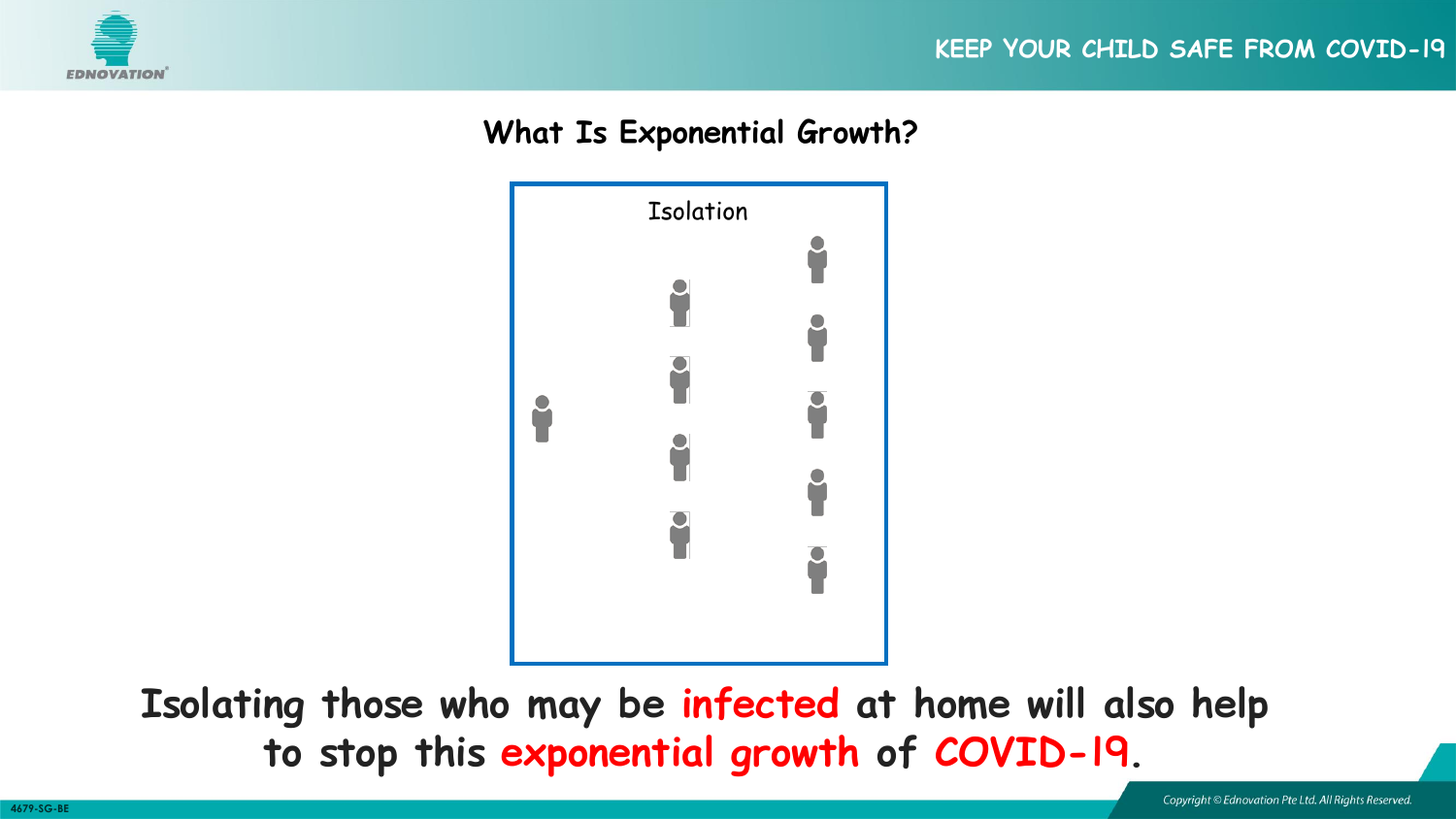

**KEEP YOUR CHILD SAFE FROM COVID-19**

**What Is Exponential Growth?**

**Hands-on Time**

# **Mission:**

**Let's do a diagram using stickers to see the exponential growth for COVID-19.**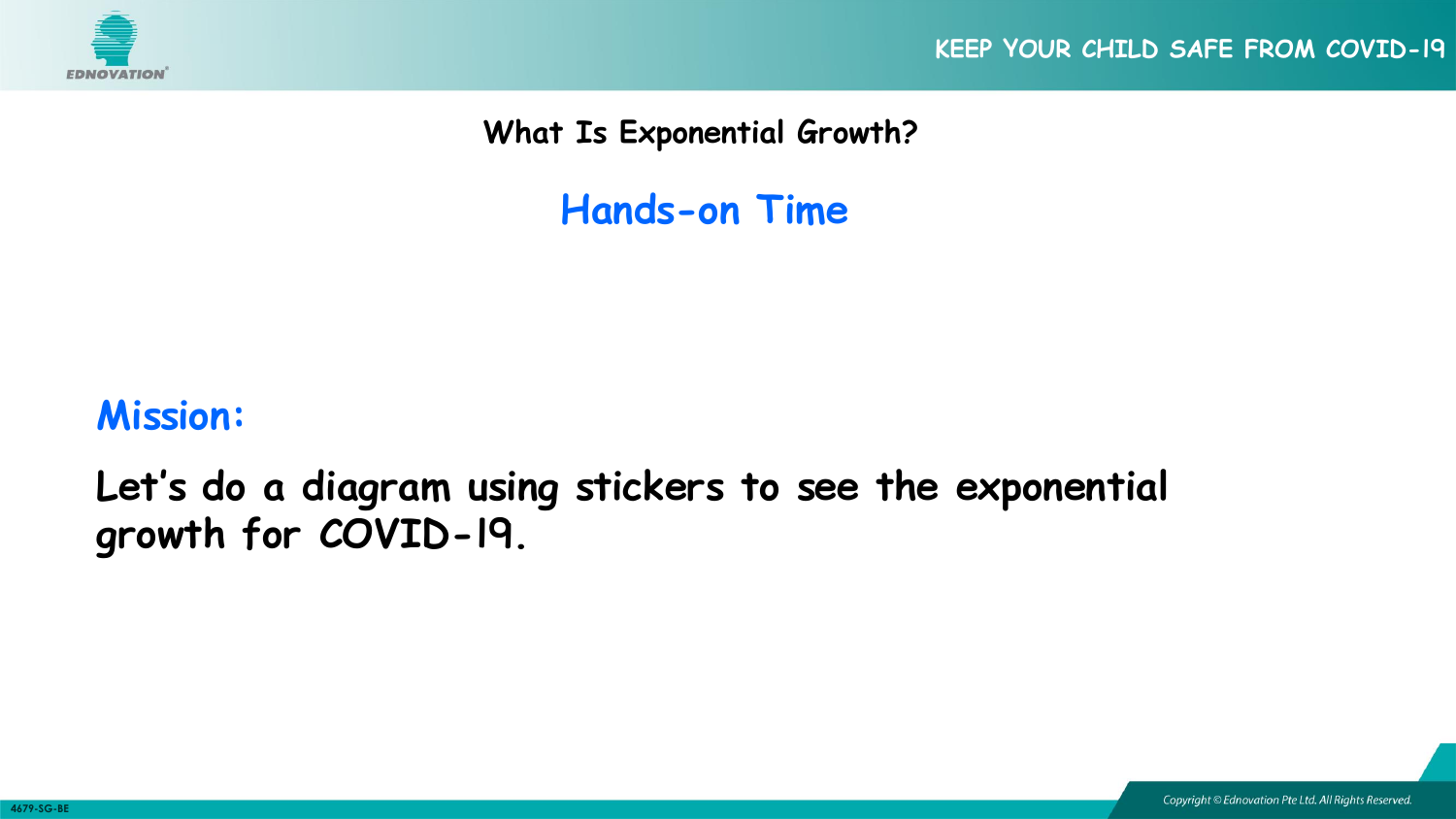

# **Steps:**

**1. Paste a sticker to represent 1 infected person on a large sheet of paper.**

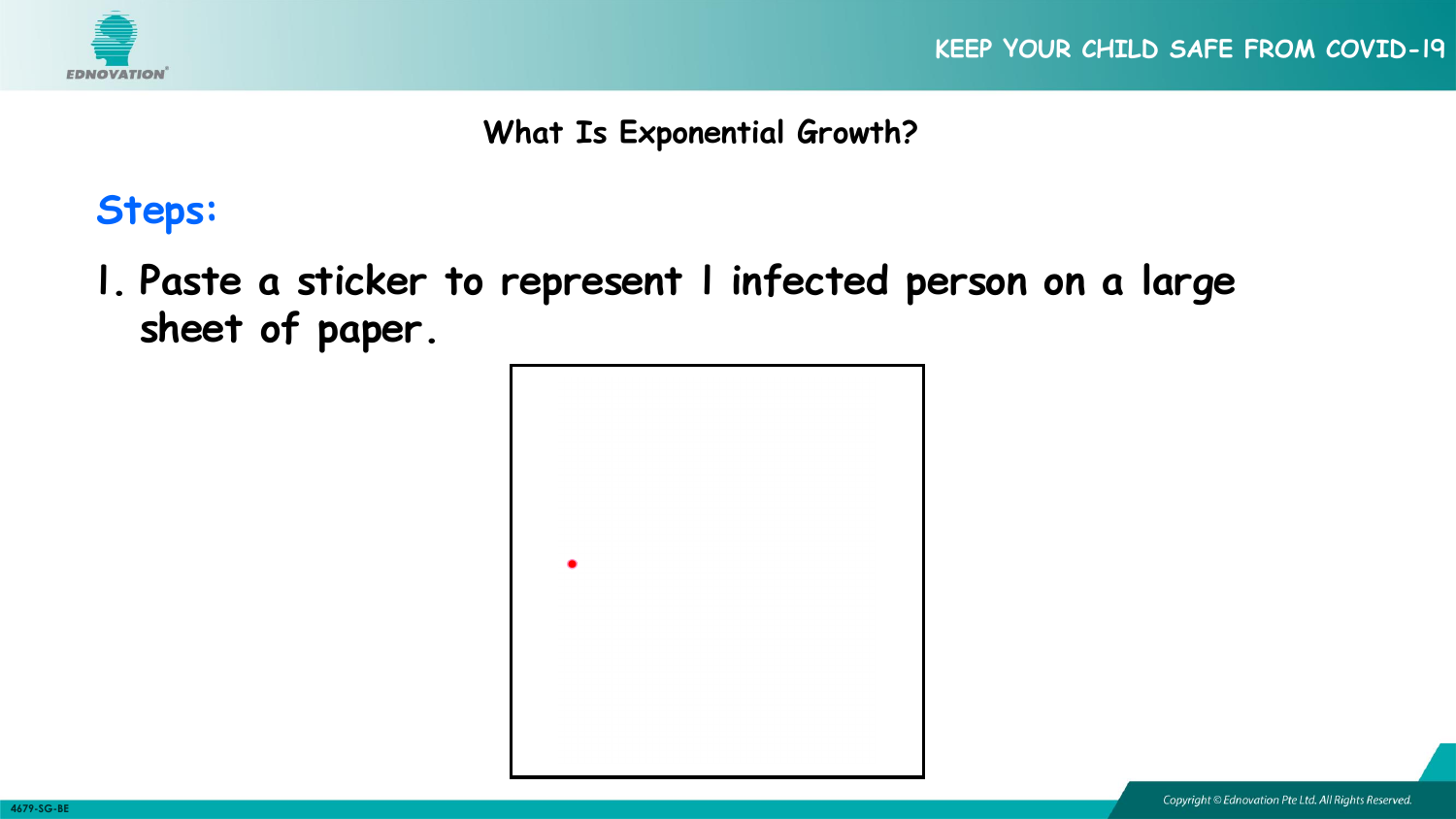

# **Steps:**

**2.For each sticker, take turns to paste 2 more stickers and draw lines to link.**